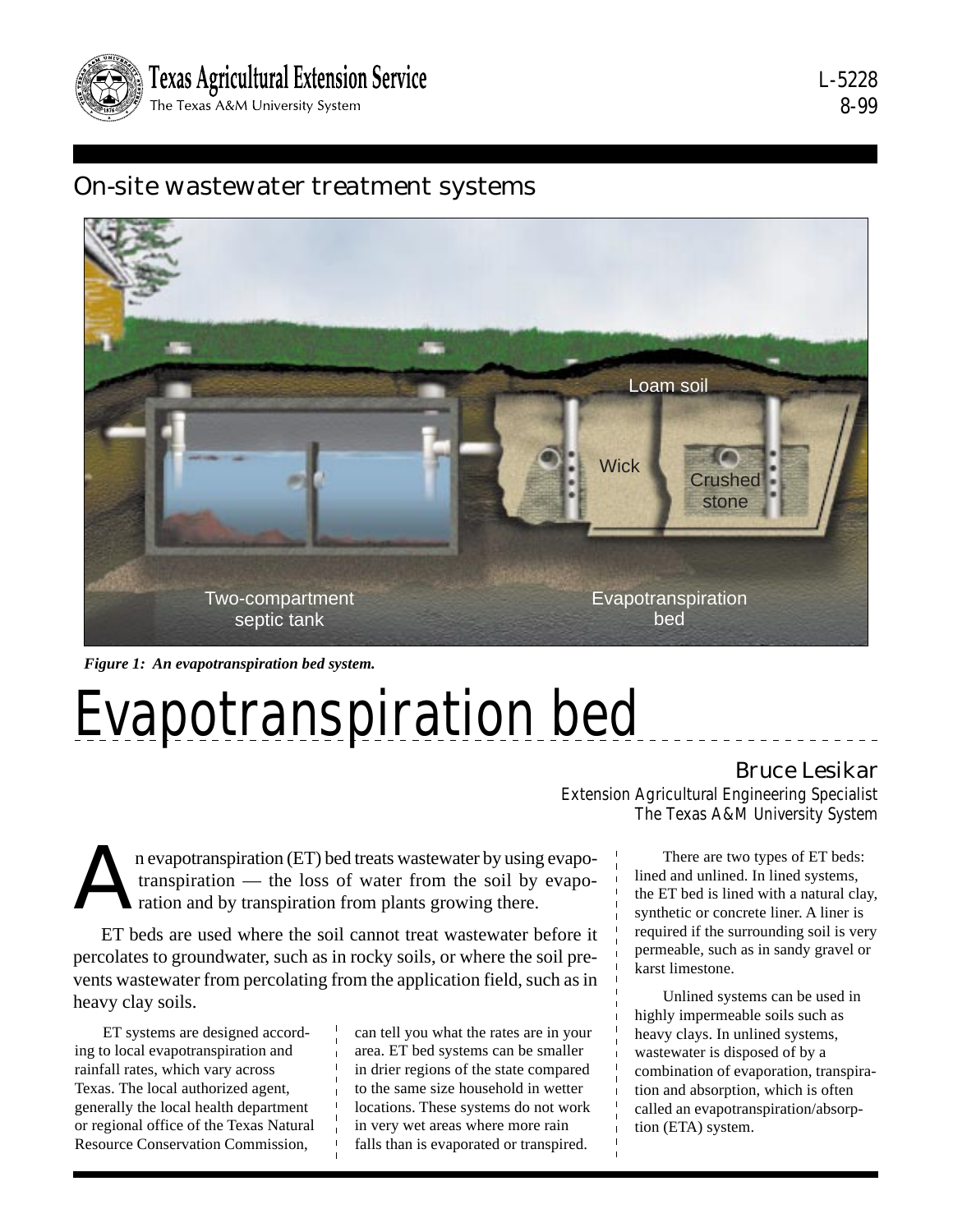## Treatment

In ET bed systems, solid materials are removed from the wastewater by a septic tank. Then the wastewater is distributed throughout the ET bed system. There, final treatment and disposal occur when the water evaporates and plants use nutrients in the effluent and release moisture through transpiration.

As the water evaporates, salts, minerals and solids from the effluent accumulate in the bed. During very wet periods when evapotranspiration is low, ET beds store water until drier periods when it evaporates and transpires.

#### Design

An ET bed contains storage trenches, loam backfill around the trenches and sandy loam soil over the top of the loam backfill for grass growth. Generally, the required bed surface area is divided between two beds, which allows for switching between the beds to avoid overloading.

A liner and sand cushion are placed in the ground, and the storage system is set on the bed bottom. Generally, the storage system consists of a bed of rocks or gravel of a uniform size ranging from  $\frac{3}{4}$ -inch to 2 inches in diameter, filling the bed to a depth of 12 inches or less, depending on the bed's overall depth. Distribution pipes are placed no more than 4 feet apart and no more than 2 feet from the bed walls. The top of the distribution pipe must be flush with the top of the rock media.

Other types of media such as tire chips, or storage systems such as leaching chambers, may be used for the storage trenches.

A water-permeable soil barrier (a geotextile filter fabric) is placed over

the rock. A loam soil is added to fill the bed to within two inches of the top. Selecting the proper soil is extremely important in building an ET system. (State regulations classify the soil as a class II, loamy soil.) The soil draws the water toward the surface faster than coarse sand.

Wicks incorporated into the rock media draw water continuously from the rocks into the soil and toward the surface area, where it evaporates or is taken up by plants. A wick is a column of soil that extends through the rock media to the bottom of the bed. The total wick area should be 10 to 15 percent of the bed surface and should be uniformly spaced throughout the bed.

After the loamy soil is in place, the final two inches are filled with sandy loam and mounded in the center with a slope of 2 to 4 percent toward the outside of the bed. The last step is to plant vegetation specially selected to transpire the most water, such as bermudagrass or St. Augustine grass. Placing grass sod over the bed may be the best approach to establishing grass there. Using seed may let the mounded soil wash away during heavy rainfall before the grass is established. Larger plants with shallow root systems, such as evergreen bushes, may also be used to help take up water.

If you use grasses with dormant periods, be sure to provide adequate vegetation on the beds during these periods. A common solution is overseeding with winter grasses to provide year-round transpiration.

## How to keep it working

A valve connecting the two beds allows you to alternate the wastewater inflow between each bed. When one bed becomes saturated, turn the valve to send effluent into the other underloaded bed. An inspection port added

# Grass cover is important for transpiration of wastewater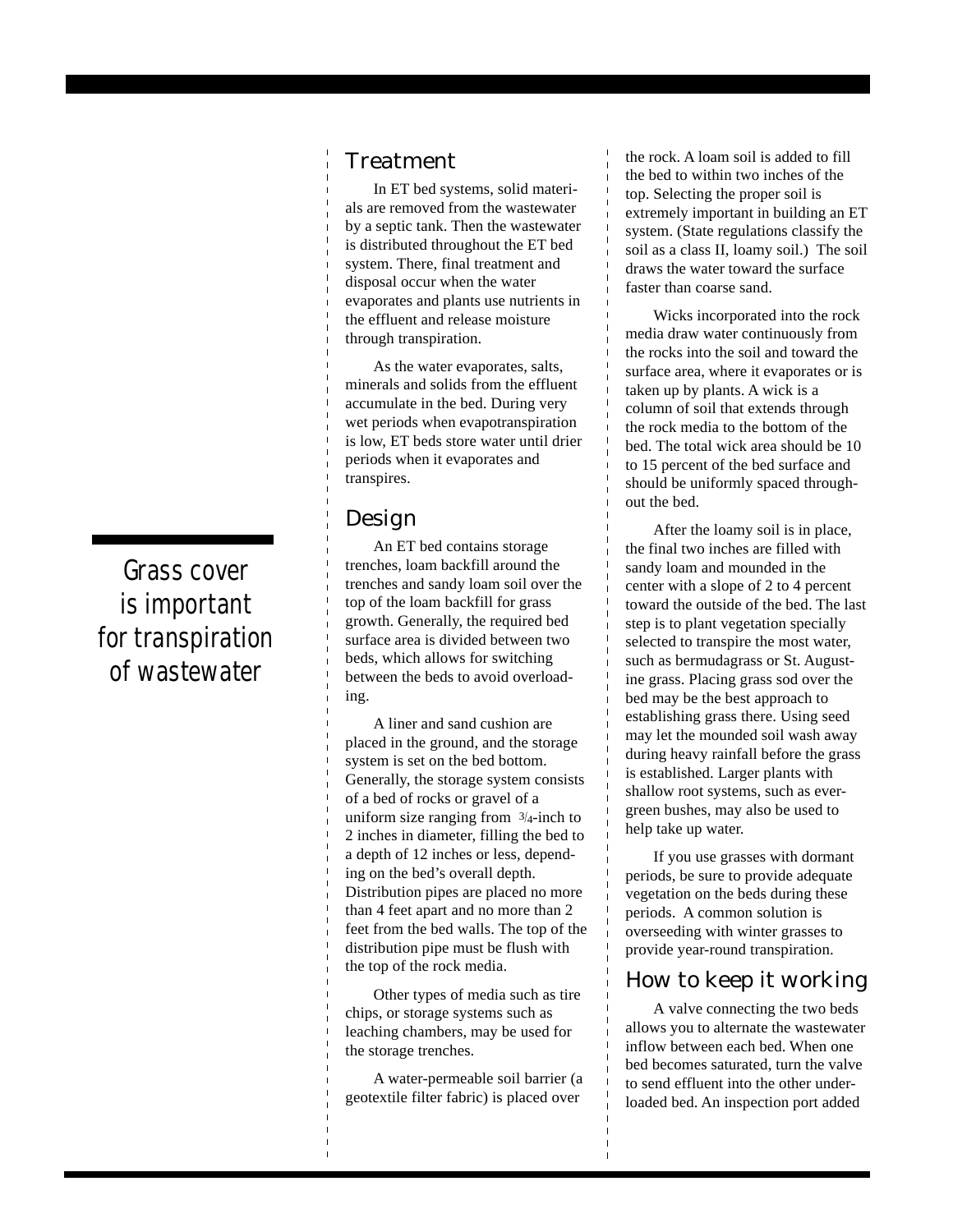

*Figure 2: Evapotranspiration beds should be built as shallow as possible, from 18 inches to a maximum of 36 inches deep.*

to each bed will help you determine each bed's water levels during use. Covering the port prevents insects, small animals and unauthorized people from getting to the bottom of the bed.

Here's how to maintain your ET bed properly:

- Mow the grass cover regularly. Grass cover is important for transpiration of wastewater. Overseed with a cool-season grass to provide transpiration in winter. If you do not maintain the grass cover, the system will probably fail.
- Divert rainfall runoff around the system. The system is designed to handle normal rainfall entering from the top of the system, but excessive rainfall will overload it. Rainfall runoff from buildings and paved areas can add too much water to the ET bed. This water must be diverted around the

system. Maintain the sloped cover on the system to help rain run off the bed.

- Check the vegetation growing on the system as the system matures. You may need to use salt-tolerant grasses, such as bermuda-grass, because salt accumulates in the system. Water leaves salts in the soil when it evaporates. Harvesting the salt-tolerant grasses may reduce the salts in the system if the plants can accumulate the salt in their leaves. The potential for high salt concentrations depends on how much salt is in the water supply.
- Develop good water conservation habits at home. Excessive water use overloads the system and causes failure.

To keep the beds aerobic and prevent clogging, build them as shallow as possible, from 18 inches to a maximum of 36 inches deep.

# **Divert** rainfall runoff around the system